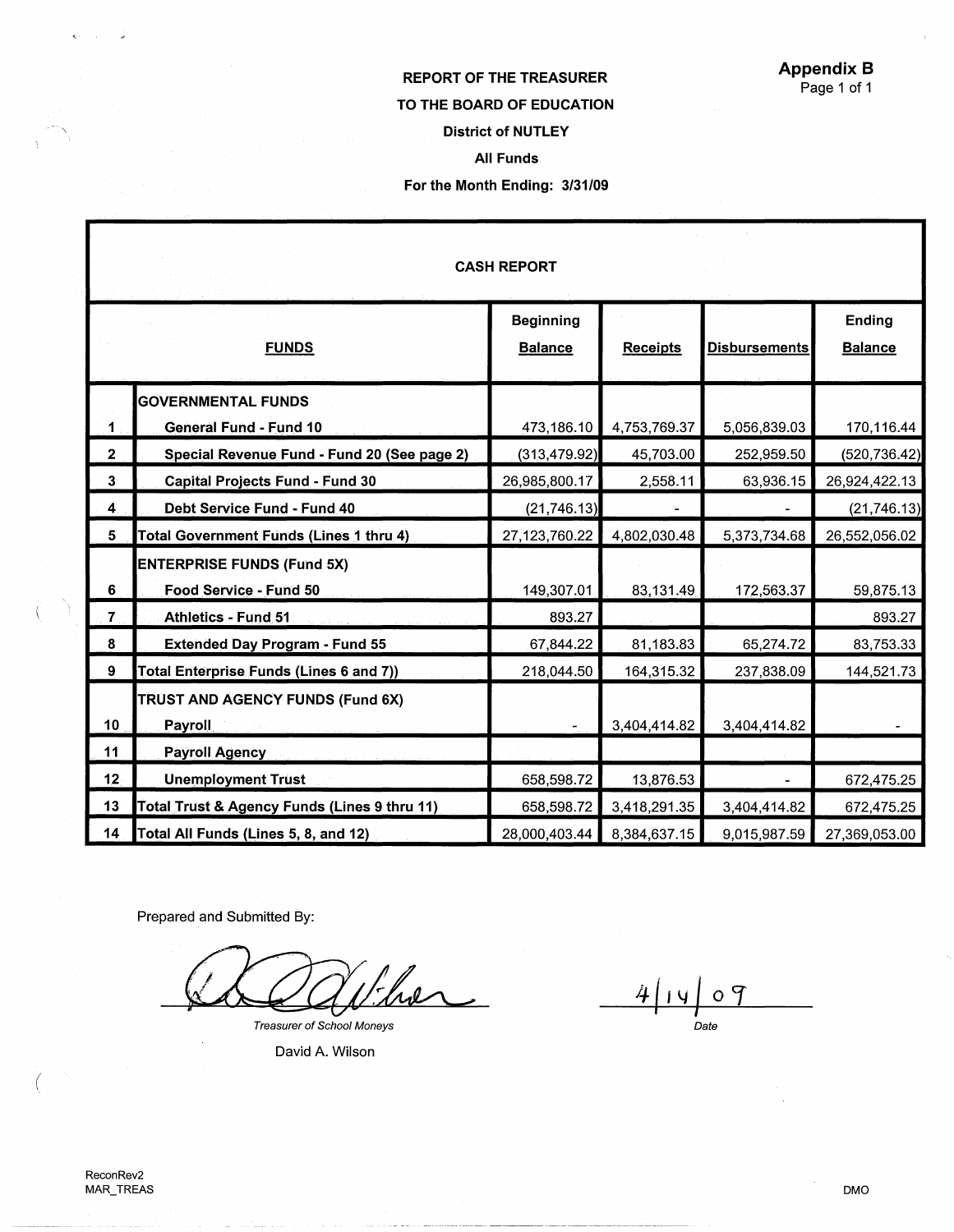|                   |                          | NUTLEY BOARD OF EDUCATION<br>TD BANK GENERAL ACCOUNT |              |                         |                              | <b>RECONCILIATION DATE</b><br>PREPARED BY: |                    | DWILSON       |   |
|-------------------|--------------------------|------------------------------------------------------|--------------|-------------------------|------------------------------|--------------------------------------------|--------------------|---------------|---|
|                   |                          |                                                      |              |                         |                              | <b>OUTSTANDING CHECKS</b>                  |                    |               |   |
|                   |                          |                                                      |              |                         |                              | NUMBER AMOUNT                              |                    | NUMBER AMOUNT |   |
|                   |                          | BALANCE PER BANK STATEMENT                           |              |                         |                              | FY 08/09                                   | 1,691,242.11       |               |   |
|                   | AS OF                    | March 21, 2009                                       |              |                         | \$ 2,855,195.20              |                                            |                    |               |   |
|                   | ADD DEPOSITS IN TRANSIT: |                                                      |              |                         |                              |                                            |                    |               |   |
|                   |                          |                                                      |              |                         |                              |                                            |                    |               |   |
|                   |                          |                                                      |              |                         |                              |                                            |                    |               |   |
|                   |                          |                                                      |              |                         |                              |                                            |                    |               |   |
|                   |                          |                                                      |              |                         |                              |                                            |                    |               |   |
|                   | TOTALS IN TRANSIT        |                                                      | \$           | 0.00                    |                              |                                            |                    |               |   |
|                   |                          |                                                      |              |                         |                              |                                            |                    |               |   |
|                   | <b>TOTAL</b>             |                                                      |              |                         | \$ 2,855,195.20              |                                            |                    |               |   |
|                   |                          |                                                      |              |                         |                              |                                            |                    |               |   |
|                   |                          | LESS CHECKS OUTSTANDING:                             |              |                         |                              |                                            |                    |               |   |
|                   |                          |                                                      | 1,691,242.11 |                         |                              |                                            |                    |               |   |
|                   |                          |                                                      | 0.03         |                         |                              |                                            |                    |               |   |
|                   |                          |                                                      |              |                         |                              |                                            |                    |               |   |
|                   |                          |                                                      |              |                         |                              |                                            |                    |               |   |
|                   |                          |                                                      |              |                         |                              |                                            |                    |               |   |
|                   |                          | TOTAL CHECKS OUTSTANDING                             | \$           | 1,691,242.14            |                              |                                            |                    |               |   |
|                   |                          |                                                      |              |                         |                              |                                            |                    |               |   |
|                   |                          |                                                      |              |                         | \$ 1,691,242.14              |                                            |                    |               |   |
|                   |                          |                                                      |              |                         |                              |                                            |                    |               |   |
|                   |                          | <b>BANK BALANCE PER</b>                              |              |                         |                              |                                            |                    |               |   |
|                   |                          | STATEMENT RECONCILIATION                             |              | \$ 1,163,953.06         |                              |                                            |                    |               |   |
|                   |                          |                                                      |              |                         |                              |                                            |                    |               |   |
|                   |                          |                                                      |              |                         |                              |                                            |                    |               |   |
|                   | GENERAL LEDGER ACCOUNT   |                                                      |              |                         |                              |                                            |                    |               |   |
|                   | <b>BALANCE</b>           |                                                      |              |                         | \$1,163,953.06               |                                            |                    |               |   |
|                   | ADD DEBITS:              |                                                      |              |                         |                              |                                            |                    |               |   |
|                   |                          | <b>DEPOSIT</b>                                       |              |                         |                              |                                            |                    |               |   |
|                   |                          | <b>INTEREST</b>                                      |              |                         |                              |                                            |                    |               |   |
|                   |                          |                                                      |              |                         |                              |                                            |                    |               |   |
|                   |                          |                                                      |              |                         |                              |                                            |                    |               |   |
|                   |                          |                                                      |              |                         |                              |                                            |                    |               |   |
|                   | TOTAL DEBITS:            |                                                      | \$           | 0.00                    |                              |                                            |                    |               |   |
|                   |                          |                                                      |              |                         | $\overline{\$}$ 1,163,953.06 |                                            |                    |               |   |
|                   |                          |                                                      |              |                         |                              |                                            |                    |               |   |
|                   |                          |                                                      |              |                         |                              |                                            |                    |               |   |
|                   | LESS CREDITS:<br>CK#     |                                                      |              |                         |                              |                                            |                    |               |   |
|                   |                          |                                                      | 0.00         |                         |                              |                                            |                    |               |   |
|                   |                          |                                                      |              |                         |                              |                                            |                    |               |   |
|                   |                          |                                                      |              |                         |                              |                                            |                    |               |   |
|                   |                          |                                                      |              |                         |                              |                                            |                    |               |   |
|                   |                          |                                                      |              |                         |                              |                                            |                    |               |   |
|                   |                          |                                                      |              |                         |                              |                                            |                    |               |   |
|                   | TOTAL CREDITS:           |                                                      | \$           | 0.00                    |                              |                                            |                    |               |   |
|                   |                          |                                                      |              | $\overline{\mathbf{s}}$ | 0.00                         |                                            |                    |               |   |
| $\sim$            |                          |                                                      |              |                         |                              |                                            |                    |               |   |
| <b>Contractor</b> |                          | <b>BANK BALANCE PER</b>                              |              |                         |                              |                                            |                    |               |   |
|                   |                          | <b>GENERAL LEDGER</b>                                |              |                         | \$1,163,953.06               | <b>TOTAL</b>                               | 1,691,242.11 TOTAL |               | ᅁ |
|                   |                          |                                                      |              |                         |                              |                                            |                    |               |   |
|                   |                          |                                                      |              |                         |                              |                                            |                    |               |   |

 $\sqrt{\frac{1}{2} \left( \frac{1}{2} \right)^2} \left( \frac{1}{2} \right)^2$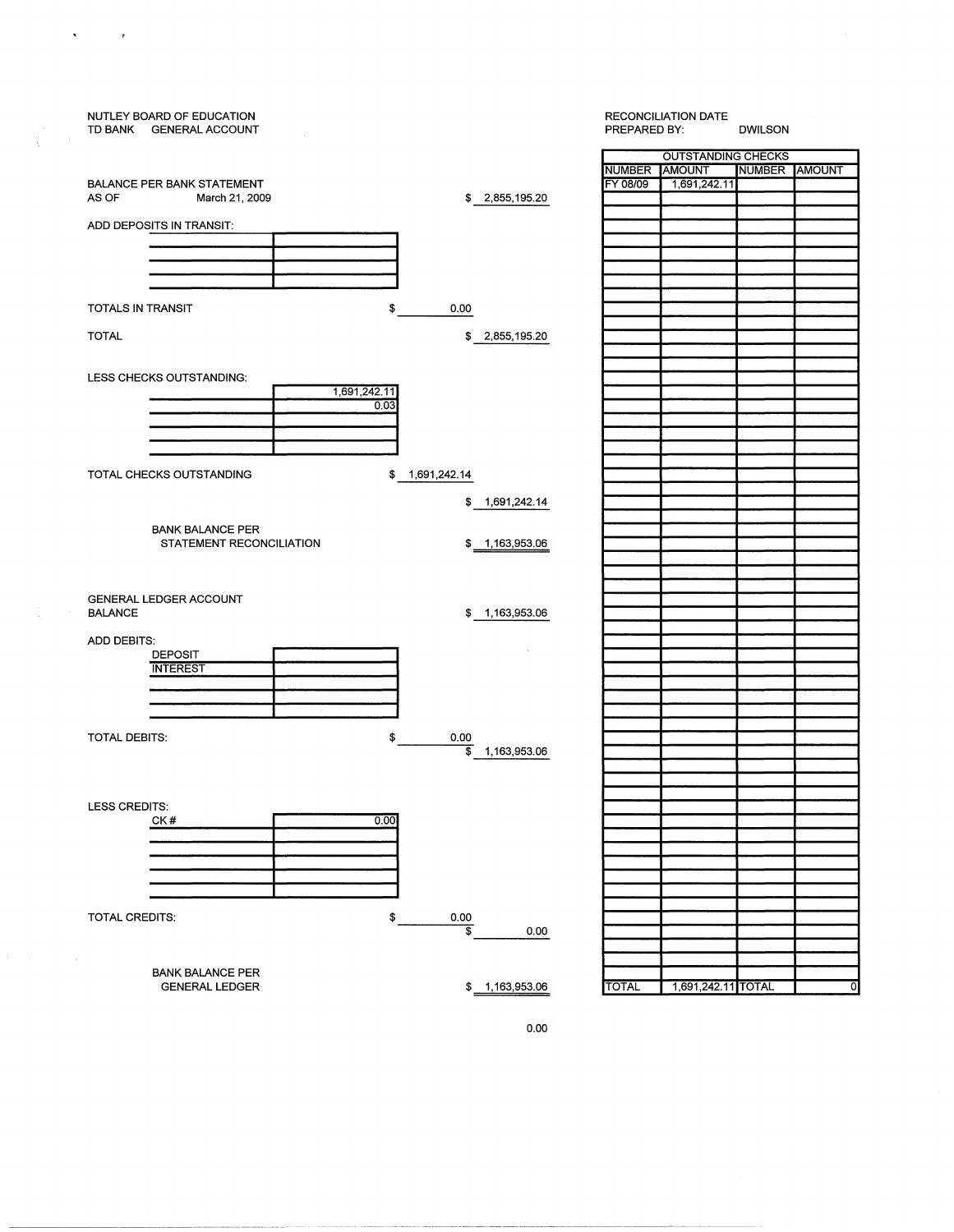

 $\overline{ }$ 

 $\frac{1}{2}$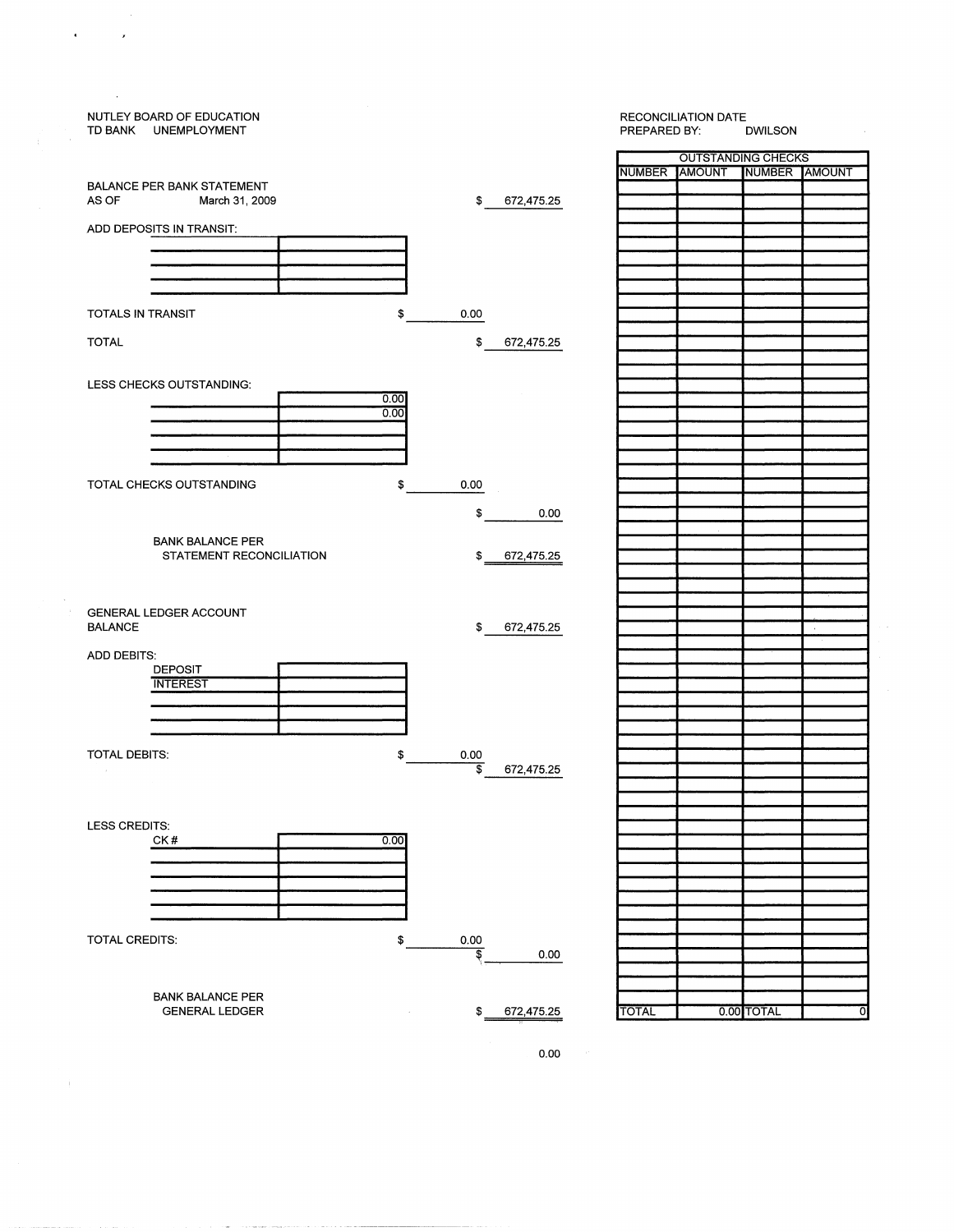| NUTLEY BOARD OF EDUCATION<br>TD BANK SALARY ACCOUNT | <b>RECONCILIATION DATE</b><br>PREPARED BY:<br><b>DWILSON</b> |            |              |                           |               |                |
|-----------------------------------------------------|--------------------------------------------------------------|------------|--------------|---------------------------|---------------|----------------|
|                                                     |                                                              |            |              | <b>OUTSTANDING CHECKS</b> |               |                |
|                                                     |                                                              |            |              | NUMBER AMOUNT             | NUMBER AMOUNT |                |
| <b>BALANCE PER BANK STATEMENT</b>                   |                                                              |            |              |                           |               |                |
|                                                     |                                                              |            |              | 375,509.12                |               |                |
| AS OF<br>March 31, 2009                             | \$                                                           | 375,509.12 |              |                           |               |                |
|                                                     |                                                              |            |              |                           |               |                |
| ADD DEPOSITS IN TRANSIT:                            |                                                              |            |              |                           |               |                |
|                                                     |                                                              |            |              |                           |               |                |
|                                                     |                                                              |            |              |                           |               |                |
|                                                     |                                                              |            |              |                           |               |                |
|                                                     |                                                              |            |              |                           |               |                |
|                                                     |                                                              |            |              |                           |               |                |
| TOTALS IN TRANSIT<br>\$                             | 0.00                                                         |            |              |                           |               |                |
|                                                     |                                                              |            |              |                           |               |                |
|                                                     |                                                              |            |              |                           |               |                |
| <b>TOTAL</b>                                        | \$                                                           | 375,509.12 |              |                           |               |                |
|                                                     |                                                              |            |              |                           |               |                |
|                                                     |                                                              |            |              |                           |               |                |
| LESS CHECKS OUTSTANDING:                            |                                                              |            |              |                           |               |                |
| 375,509.12                                          |                                                              |            |              |                           |               |                |
| 0.00                                                |                                                              |            |              |                           |               |                |
|                                                     |                                                              |            |              |                           |               |                |
|                                                     |                                                              |            |              |                           |               |                |
|                                                     |                                                              |            |              |                           |               |                |
|                                                     |                                                              |            |              |                           |               |                |
|                                                     |                                                              |            |              |                           |               |                |
| TOTAL CHECKS OUTSTANDING<br>\$                      | 375,509.12                                                   |            |              |                           |               |                |
|                                                     |                                                              |            |              |                           |               |                |
|                                                     | \$                                                           | 375,509.12 |              |                           |               |                |
|                                                     |                                                              |            |              |                           |               |                |
| <b>BANK BALANCE PER</b>                             |                                                              |            |              |                           |               |                |
| STATEMENT RECONCILIATION                            |                                                              |            |              |                           |               |                |
|                                                     | $\mathfrak{s}_-$                                             | 0.00       |              |                           |               |                |
|                                                     |                                                              |            |              |                           |               |                |
|                                                     |                                                              |            |              |                           |               |                |
|                                                     |                                                              |            |              |                           |               |                |
| GENERAL LEDGER ACCOUNT                              |                                                              |            |              |                           |               |                |
| <b>BALANCE</b>                                      | \$                                                           | 0.00       |              |                           |               |                |
|                                                     |                                                              |            |              |                           |               |                |
| ADD DEBITS:                                         |                                                              |            |              |                           |               |                |
|                                                     |                                                              |            |              |                           |               |                |
| <b>DEPOSIT</b>                                      |                                                              |            |              |                           |               |                |
| <b>INTEREST</b>                                     |                                                              |            |              |                           |               |                |
|                                                     |                                                              |            |              |                           |               |                |
|                                                     |                                                              |            |              |                           |               |                |
|                                                     |                                                              |            |              |                           |               |                |
|                                                     |                                                              |            |              |                           |               |                |
| TOTAL DEBITS:<br>\$                                 | 0.00                                                         |            |              |                           |               |                |
|                                                     | \$                                                           | 0.00       |              |                           |               |                |
|                                                     |                                                              |            |              |                           |               |                |
|                                                     |                                                              |            |              |                           |               |                |
|                                                     |                                                              |            |              |                           |               |                |
|                                                     |                                                              |            |              |                           |               |                |
| LESS CREDITS:                                       |                                                              |            |              |                           |               |                |
| ${\sf CK}\,\#$<br>0.00                              |                                                              |            |              |                           |               |                |
|                                                     |                                                              |            |              |                           |               |                |
|                                                     |                                                              |            |              |                           |               |                |
|                                                     |                                                              |            |              |                           |               |                |
|                                                     |                                                              |            |              |                           |               |                |
|                                                     |                                                              |            |              |                           |               |                |
|                                                     |                                                              |            |              |                           |               |                |
|                                                     |                                                              |            |              |                           |               |                |
| TOTAL CREDITS:<br>\$                                | $0.00\,$                                                     |            |              |                           |               |                |
|                                                     | 3                                                            | 0.00       |              |                           |               |                |
|                                                     |                                                              |            |              |                           |               |                |
|                                                     |                                                              |            |              |                           |               |                |
| <b>BANK BALANCE PER</b>                             |                                                              |            |              |                           |               |                |
| <b>GENERAL LEDGER</b>                               | \$                                                           | 0.00       | <b>TOTAL</b> | 375,509.12                | TOTAL         | $\overline{0}$ |
|                                                     |                                                              |            |              |                           |               |                |
|                                                     |                                                              |            |              |                           |               |                |

 $\bar{\bar{J}}$ 

 $\langle$ 

 $\ddot{\phantom{0}}$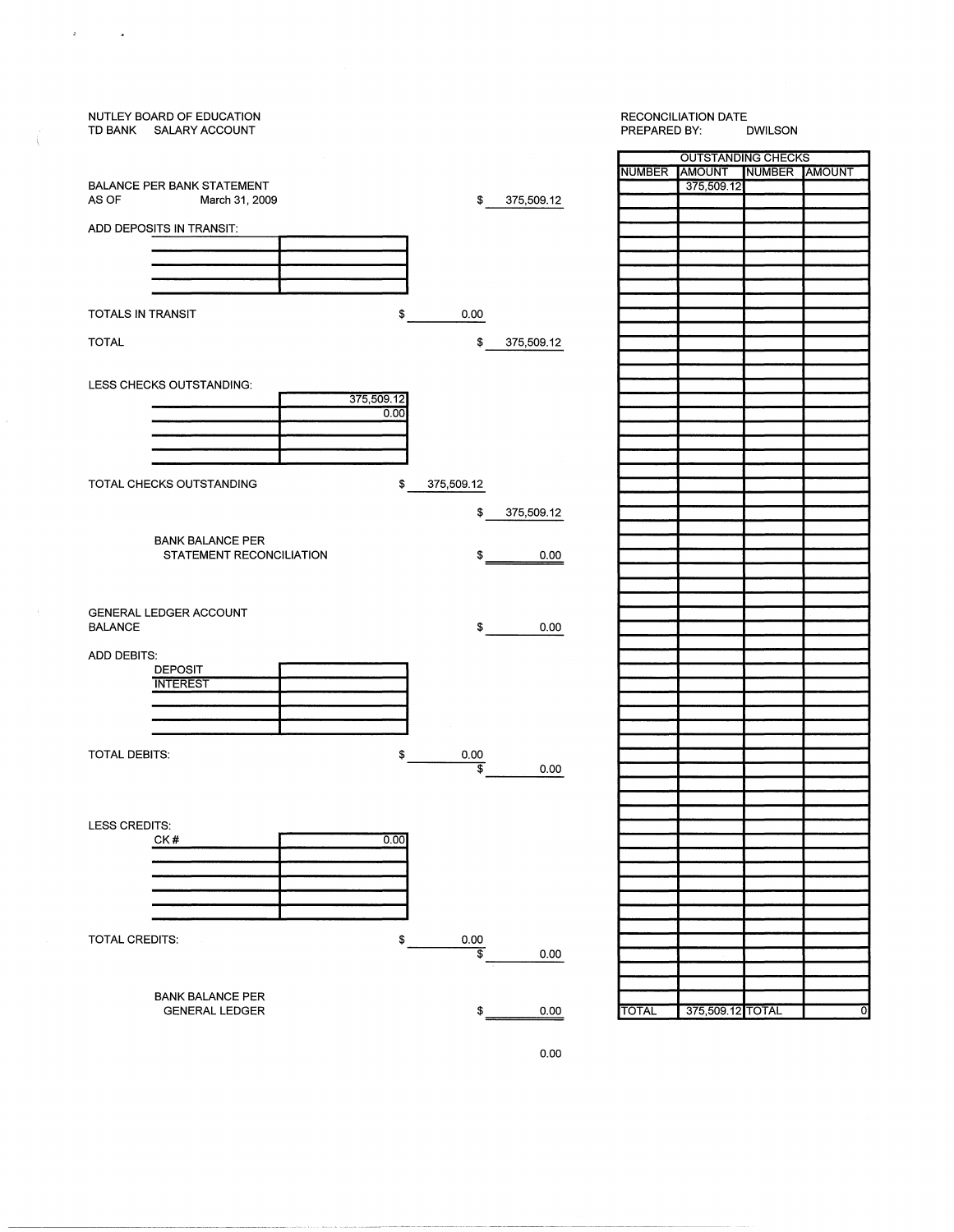

## RECONCILIATION DATE<br>PREPARED BY: DWILSON

--------- -----------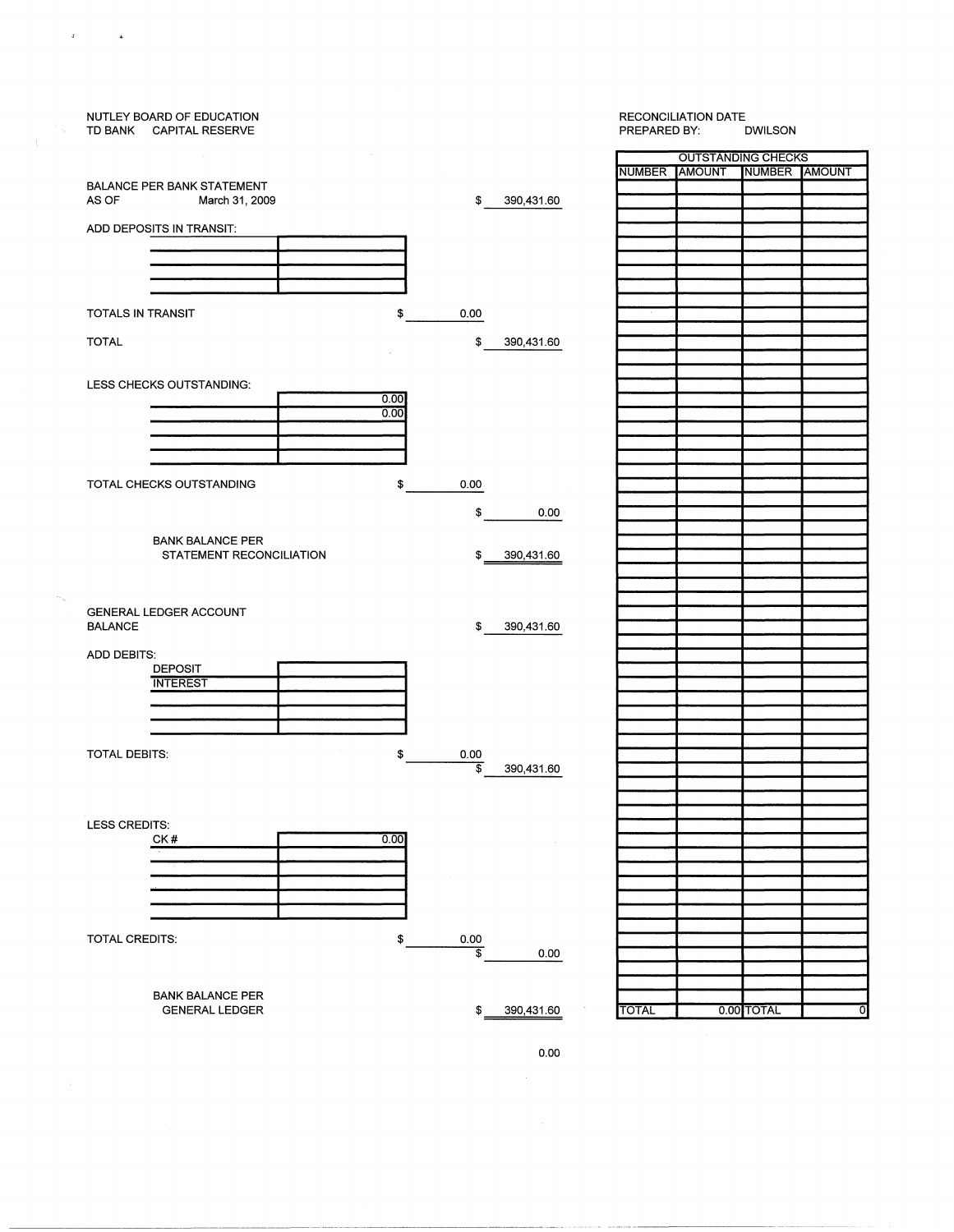

 $\mathbf{J} = \mathbf{J} \times \mathbf{J} = \mathbf{J} \times \mathbf{A}$  .